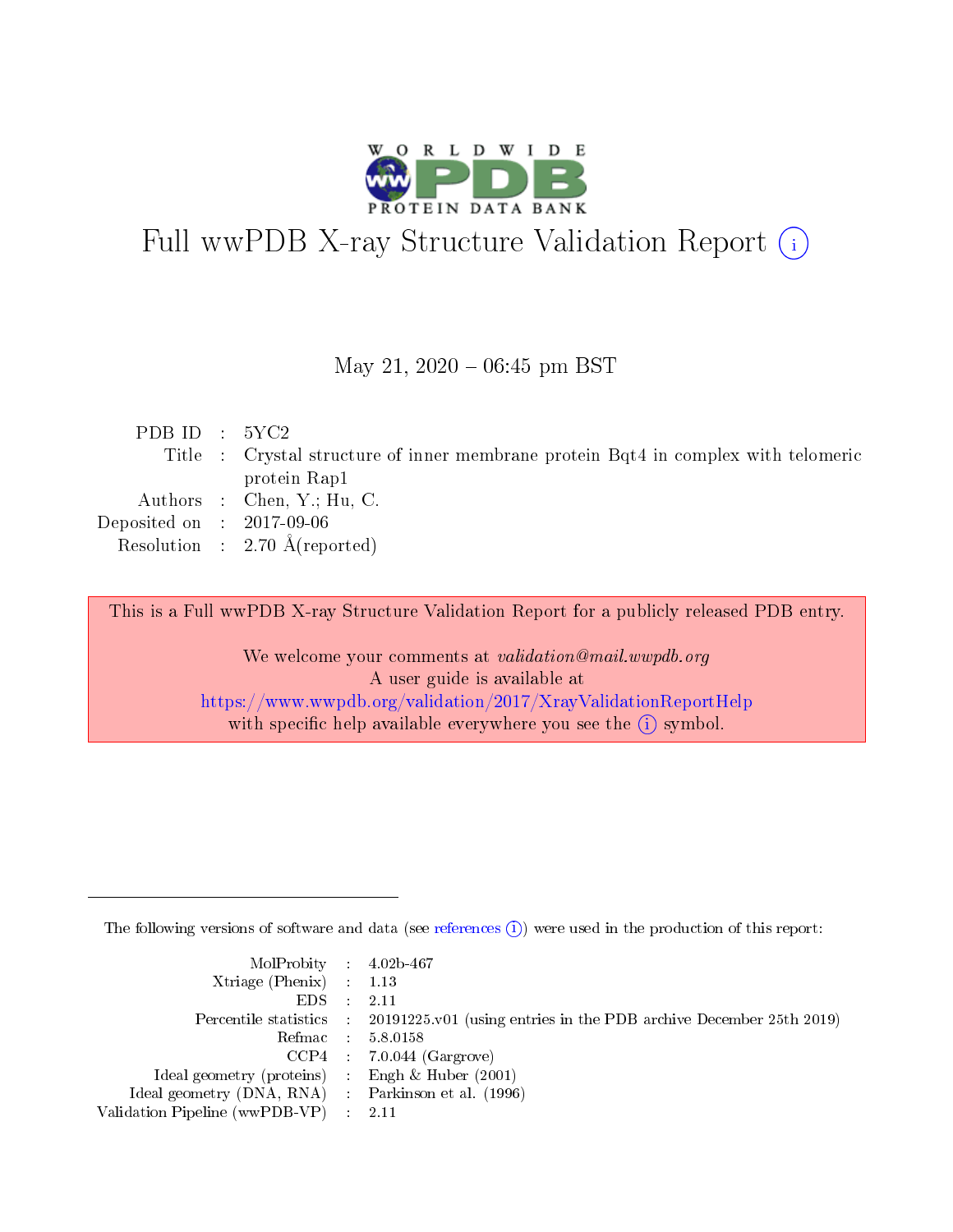# 1 [O](https://www.wwpdb.org/validation/2017/XrayValidationReportHelp#overall_quality)verall quality at a glance  $(i)$

The following experimental techniques were used to determine the structure: X-RAY DIFFRACTION

The reported resolution of this entry is 2.70 Å.

Percentile scores (ranging between 0-100) for global validation metrics of the entry are shown in the following graphic. The table shows the number of entries on which the scores are based.



| Metric                | Whole archive<br>$(\#\text{Entries})$ | Similar resolution<br>$(\#\text{Entries}, \text{resolution range}(\AA))$ |
|-----------------------|---------------------------------------|--------------------------------------------------------------------------|
| $R_{free}$            | 130704                                | $2808(2.70-2.70)$                                                        |
| Clashscore            | 141614                                | 3122 (2.70-2.70)                                                         |
| Ramachandran outliers | 138981                                | $3069(2.70-2.70)$                                                        |
| Sidechain outliers    | 138945                                | $3069(2.70-2.70)$                                                        |
| RSRZ outliers         | 127900                                | $2737(2.70-2.70)$                                                        |

The table below summarises the geometric issues observed across the polymeric chains and their fit to the electron density. The red, orange, yellow and green segments on the lower bar indicate the fraction of residues that contain outliers for  $>=3, 2, 1$  and 0 types of geometric quality criteria respectively. A grey segment represents the fraction of residues that are not modelled. The numeric value for each fraction is indicated below the corresponding segment, with a dot representing fractions  $\epsilon=5\%$  The upper red bar (where present) indicates the fraction of residues that have poor fit to the electron density. The numeric value is given above the bar.

| Mol |        | $\boxed{\text{Chain}}$ Length | Quality of chain |     |                              |  |  |
|-----|--------|-------------------------------|------------------|-----|------------------------------|--|--|
|     | А      | 207                           | 87%              |     | 10%                          |  |  |
|     | $\cap$ | 207                           | 3%<br>80%        |     | 15%<br>$\bullet$ . $\bullet$ |  |  |
| ച   | В      | 18                            | 61%              | 17% | 22%                          |  |  |
| ച   |        | 18                            | 72%              | 11% | 17%                          |  |  |

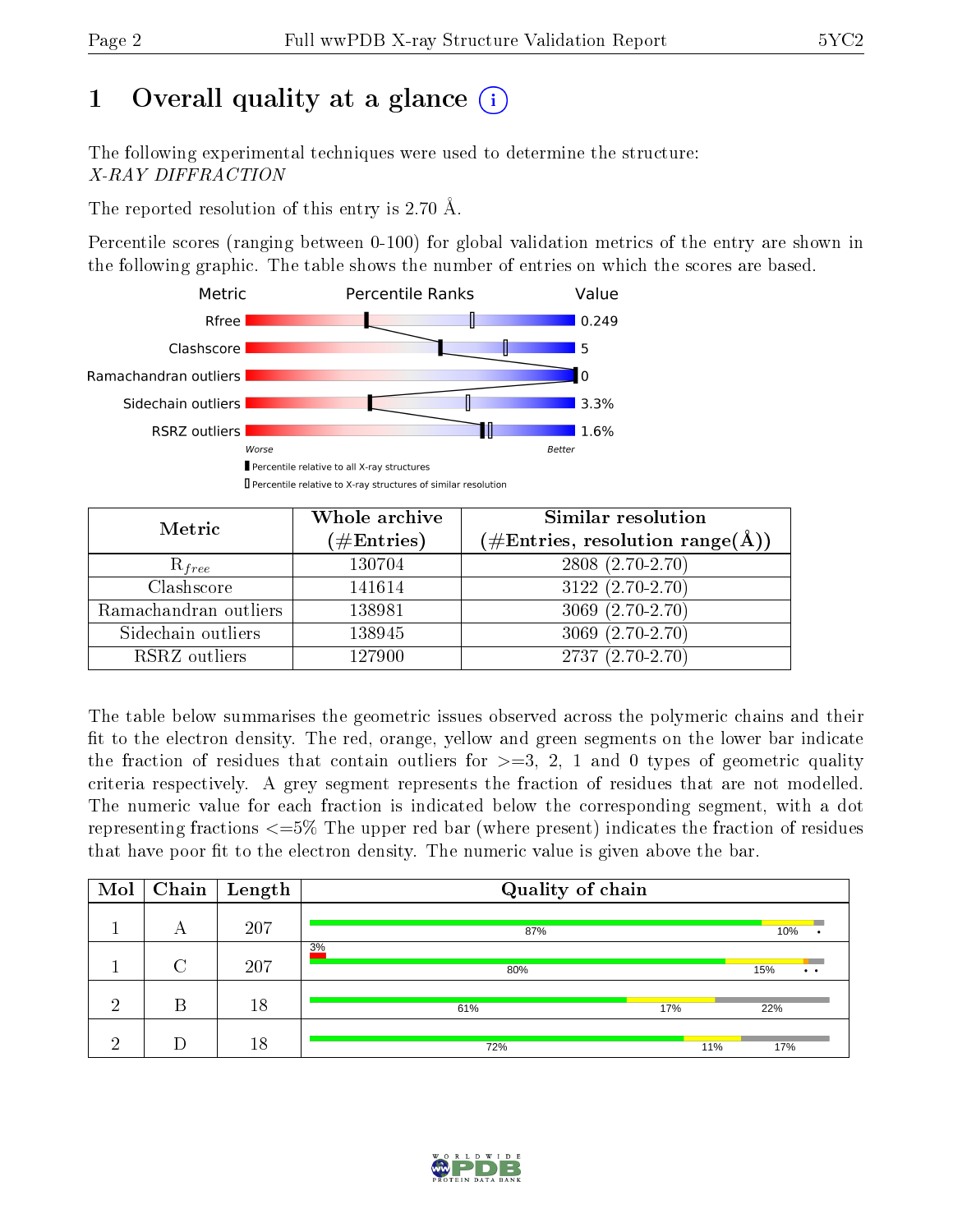# 2 Entry composition  $\left( \cdot \right)$

There are 3 unique types of molecules in this entry. The entry contains 3410 atoms, of which 0 are hydrogens and 0 are deuteriums.

In the tables below, the ZeroOcc column contains the number of atoms modelled with zero occupancy, the AltConf column contains the number of residues with at least one atom in alternate conformation and the Trace column contains the number of residues modelled with at most 2 atoms.

Molecule 1 is a protein called Ubiquitin-like protein SMT3,Bouquet formation protein 4.

| Mol | Chain   Residues | Atoms       |                |         |      |    | $\rm ZeroOcc \mid AltConf \mid Trace$ |  |  |
|-----|------------------|-------------|----------------|---------|------|----|---------------------------------------|--|--|
|     | 202              | Total       |                | -N      |      |    |                                       |  |  |
|     |                  | 1561        |                | 990 272 | -290 |    |                                       |  |  |
|     | 200              | $\rm Total$ | $\overline{C}$ |         |      |    |                                       |  |  |
|     |                  | 1588        | 1001           | 275 302 |      | 10 |                                       |  |  |

There are 4 discrepancies between the modelled and reference sequences:

| Chain | Residue   Modelled | Actual | Comment             | Reference    |
|-------|--------------------|--------|---------------------|--------------|
|       | GLY                |        | expression tag      | UNP Q12306   |
|       | GLU                | GLN    | engineered mutation | UNP Q12306   |
|       | GLY                |        | expression tag      | UNP Q12306   |
|       | GLU                | GLN    | engineered mutation | UNP $Q12306$ |

Molecule 2 is a protein called DNA-binding protein rap1.

| Mol | Chain   Residues | Atoms                        | $\rm ZeroOcc$   AltConf   Trace |  |
|-----|------------------|------------------------------|---------------------------------|--|
|     | 14               | Total C N O<br>112 69 16 27  |                                 |  |
|     | 15               | Total C N<br>116 71 17<br>28 |                                 |  |

There are 6 discrepancies between the modelled and reference sequences:

| Chain | Residue | Modelled   | Actual | Comment        | Reference  |
|-------|---------|------------|--------|----------------|------------|
|       |         | <b>GLY</b> |        | expression tag | UNP Q96TL7 |
|       |         | <b>PRO</b> |        | expression tag | UNP Q96TL7 |
|       |         | <b>LEU</b> |        | expression tag | UNP Q96TL7 |
|       |         | <b>GLY</b> |        | expression tag | UNP Q96TL7 |
|       |         | <b>PRO</b> |        | expression tag | UNP Q96TL7 |
|       |         | LEU        |        | expression tag | UNP Q96TL7 |

• Molecule 3 is water.

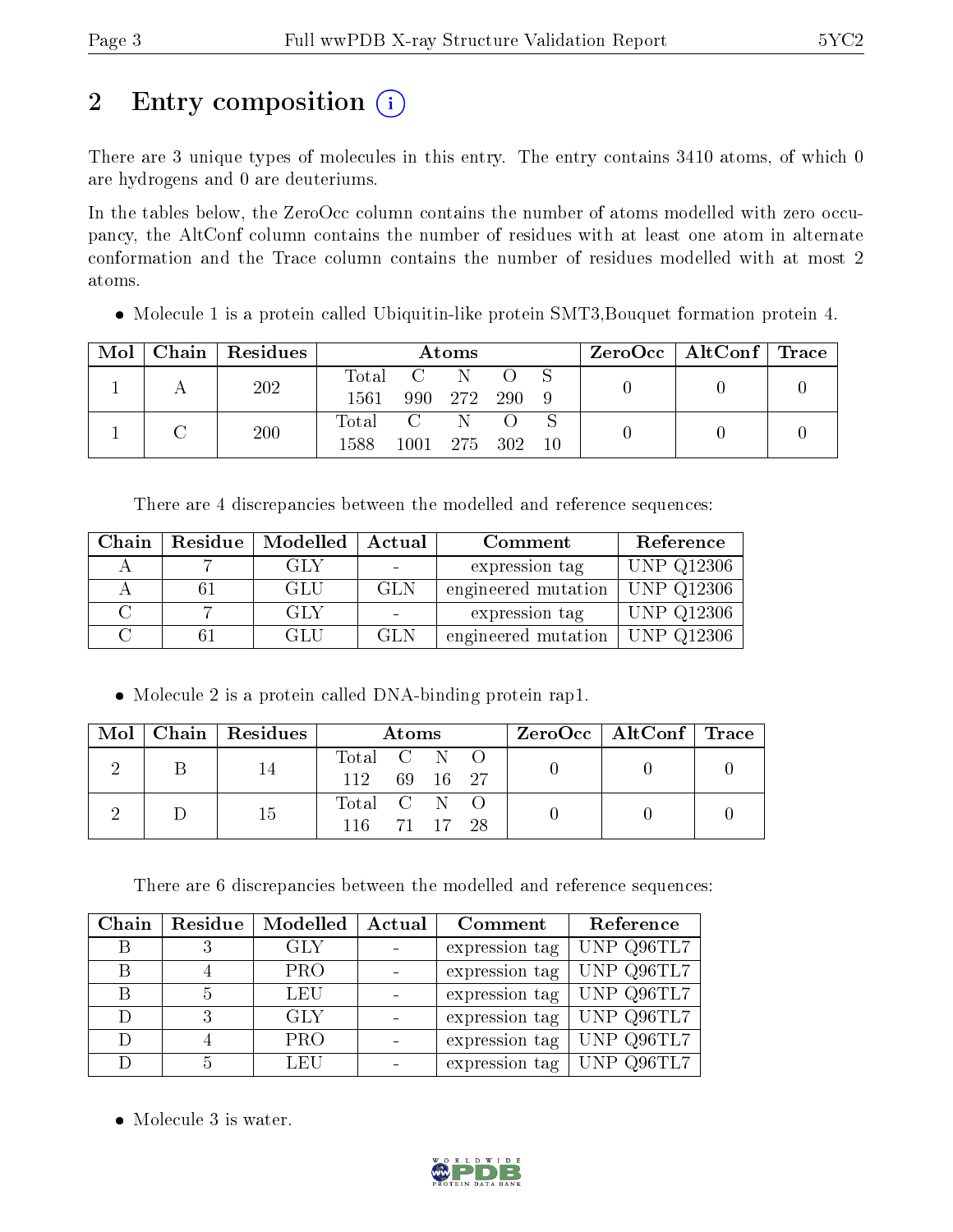|   | Mol   Chain   Residues | Atoms               | ZeroOcc   AltConf |
|---|------------------------|---------------------|-------------------|
| 3 | 18                     | Total O<br>18<br>18 |                   |
| २ |                        | Total O             |                   |
| 2 | 14                     | Total<br>14         |                   |

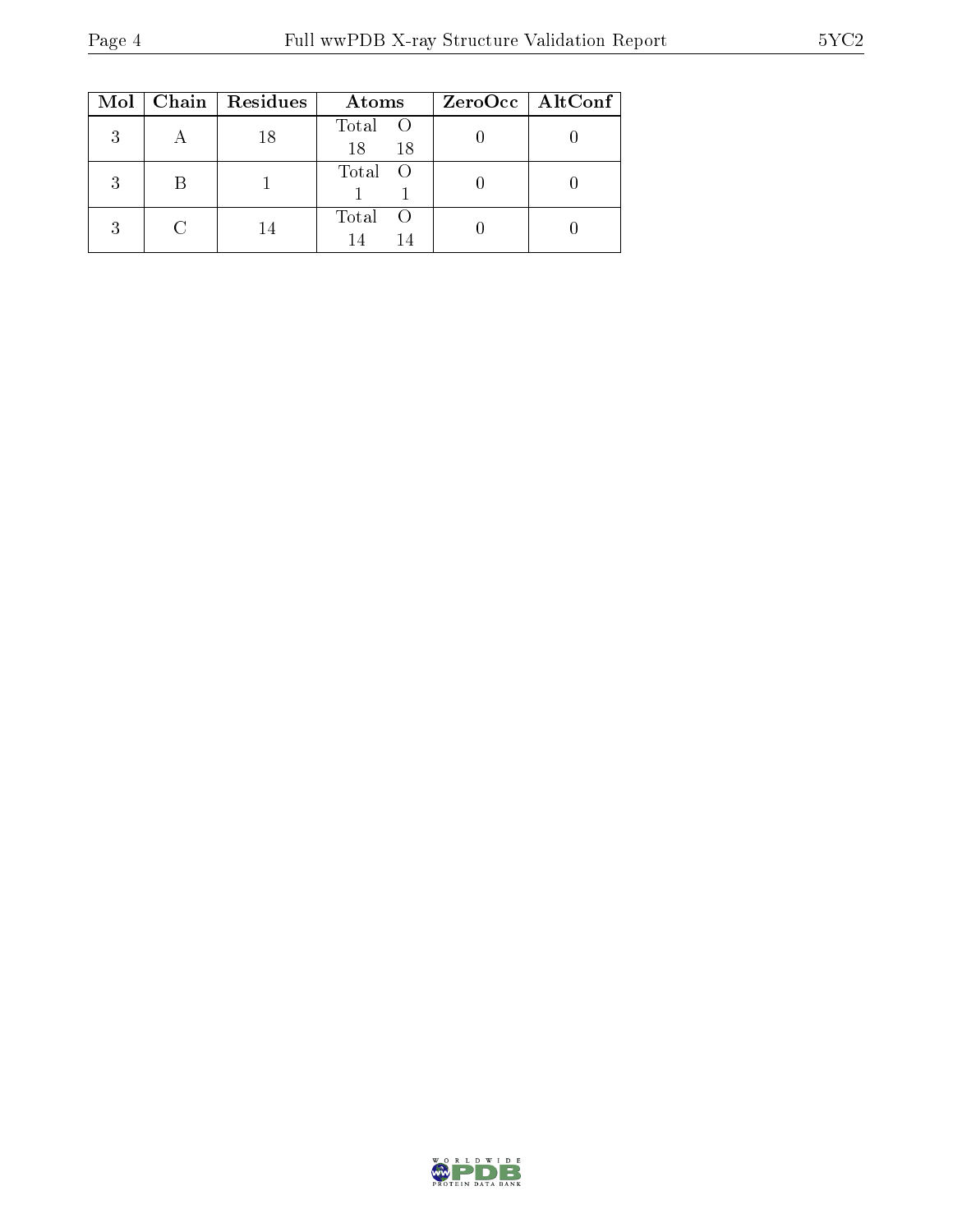# 3 Residue-property plots  $(i)$

These plots are drawn for all protein, RNA and DNA chains in the entry. The first graphic for a chain summarises the proportions of the various outlier classes displayed in the second graphic. The second graphic shows the sequence view annotated by issues in geometry and electron density. Residues are color-coded according to the number of geometric quality criteria for which they contain at least one outlier: green  $= 0$ , yellow  $= 1$ , orange  $= 2$  and red  $= 3$  or more. A red dot above a residue indicates a poor fit to the electron density (RSRZ  $> 2$ ). Stretches of 2 or more consecutive residues without any outlier are shown as a green connector. Residues present in the sample, but not in the model, are shown in grey.

• Molecule 1: Ubiquitin-like protein SMT3, Bouquet formation protein 4



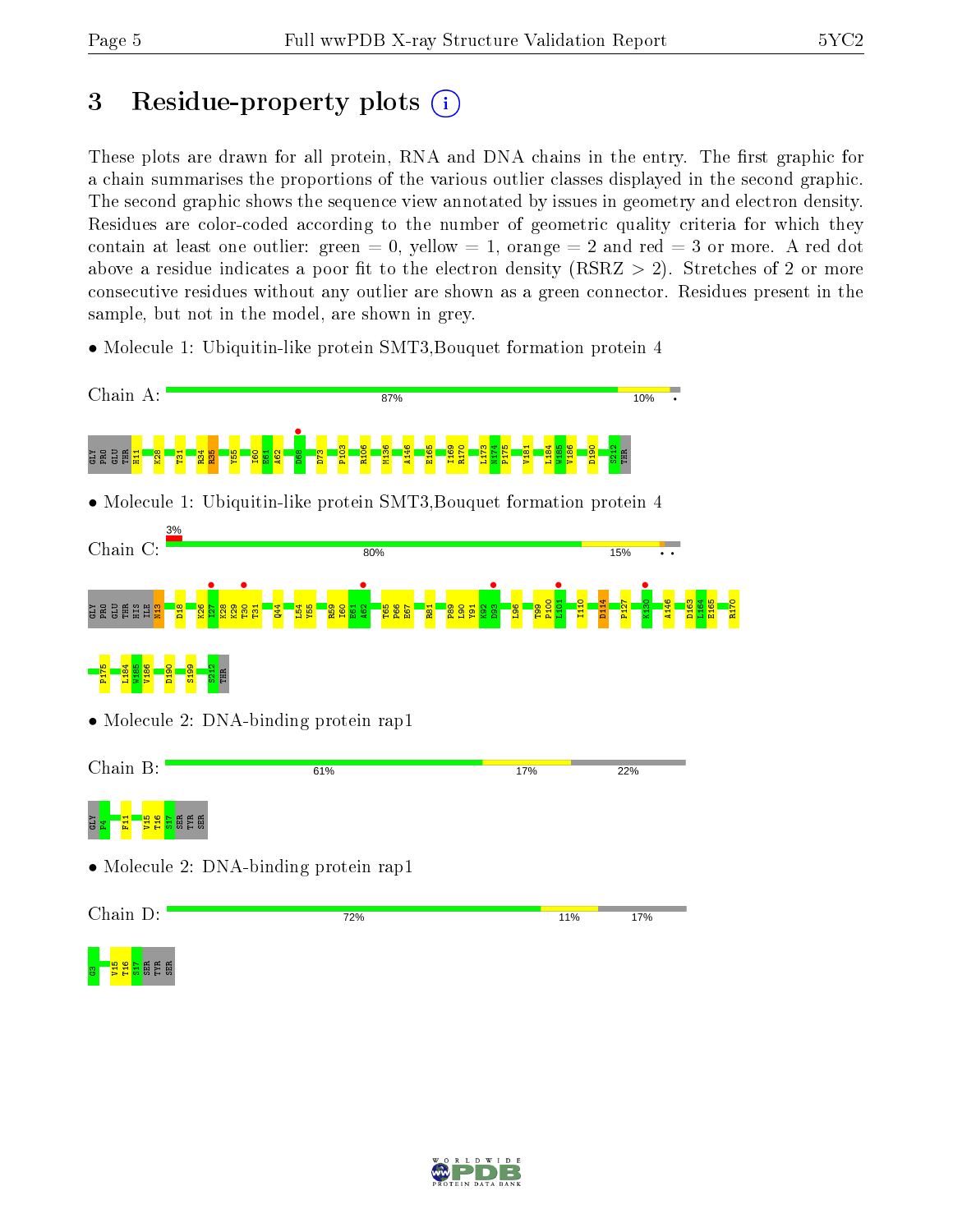# 4 Data and refinement statistics  $(i)$

| Property                                                             | Value                                                 | Source     |
|----------------------------------------------------------------------|-------------------------------------------------------|------------|
| Space group                                                          | $P_1$                                                 | Depositor  |
| Cell constants                                                       | $32.15\text{\AA}$ $51.29\text{\AA}$ $79.67\text{\AA}$ |            |
| a, b, c, $\alpha$ , $\beta$ , $\gamma$                               | $94.92^{\circ}$ $100.56^{\circ}$ $105.00^{\circ}$     | Depositor  |
| Resolution $(A)$                                                     | $39.06 - 2.70$                                        | Depositor  |
|                                                                      | $39.06 - 2.70$                                        | <b>EDS</b> |
| % Data completeness                                                  | $97.6$ $(39.06 - 2.70)$                               | Depositor  |
| (in resolution range)                                                | $97.6$ $(39.06 - 2.70)$                               | <b>EDS</b> |
| $R_{merge}$                                                          | (Not available)                                       | Depositor  |
| $\mathrm{R}_{sym}$                                                   | (Not available)                                       | Depositor  |
| $\langle I/\sigma(I) \rangle^{-1}$                                   | $1.70$ (at 2.69Å)                                     | Xtriage    |
| Refinement program                                                   | PHENIX 1.10.1 2155                                    | Depositor  |
|                                                                      | 0.202<br>0.249<br>$\frac{1}{2}$                       | Depositor  |
| $R, R_{free}$                                                        | $0.202$ ,<br>0.249                                    | DCC        |
| $\mathcal{R}_{free}$ test set                                        | 626 reflections $(4.91\%)$                            | wwPDB-VP   |
| Wilson B-factor $(A^2)$                                              | 47.2                                                  | Xtriage    |
| Anisotropy                                                           | 0.164                                                 | Xtriage    |
| Bulk solvent $k_{sol}(e/\mathring{A}^3)$ , $B_{sol}(\mathring{A}^2)$ | $0.36$ , 45.8                                         | <b>EDS</b> |
| L-test for twinning <sup>2</sup>                                     | $< L >$ = 0.50, $< L^2 >$ = 0.33                      | Xtriage    |
| Estimated twinning fraction                                          | No twinning to report.                                | Xtriage    |
| $F_o, F_c$ correlation                                               | 0.93                                                  | <b>EDS</b> |
| Total number of atoms                                                | 3410                                                  | wwPDB-VP   |
| Average B, all atoms $(A^2)$                                         | 53.0                                                  | wwPDB-VP   |

Xtriage's analysis on translational NCS is as follows: The largest off-origin peak in the Patterson function is  $10.21\%$  of the height of the origin peak. No significant pseudotranslation is detected.

<sup>&</sup>lt;sup>2</sup>Theoretical values of  $\langle |L| \rangle$ ,  $\langle L^2 \rangle$  for acentric reflections are 0.5, 0.333 respectively for untwinned datasets, and 0.375, 0.2 for perfectly twinned datasets.



<span id="page-5-1"></span><span id="page-5-0"></span><sup>1</sup> Intensities estimated from amplitudes.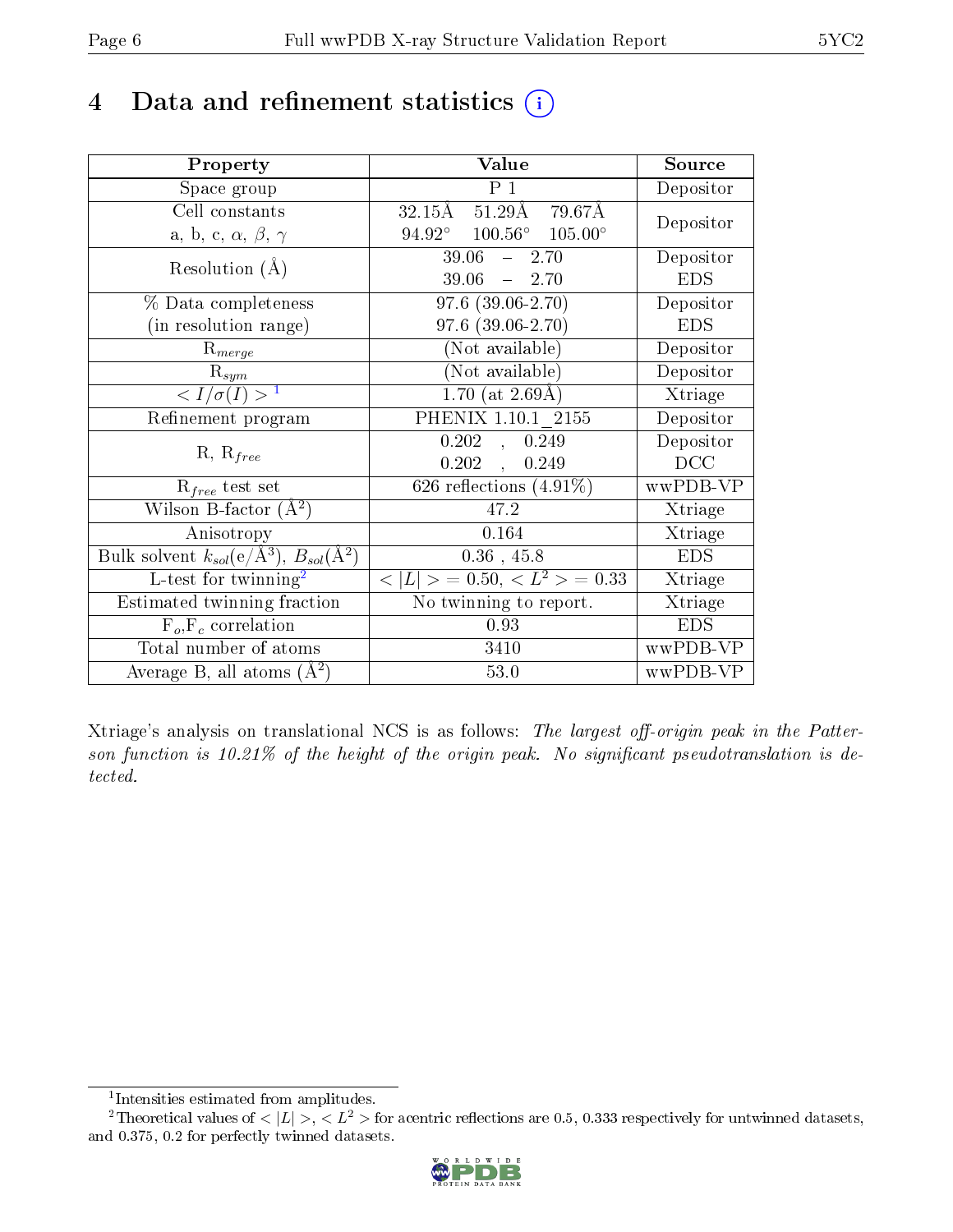# 5 Model quality  $(i)$

# 5.1 Standard geometry  $(i)$

The Z score for a bond length (or angle) is the number of standard deviations the observed value is removed from the expected value. A bond length (or angle) with  $|Z| > 5$  is considered an outlier worth inspection. RMSZ is the root-mean-square of all Z scores of the bond lengths (or angles).

| Chain<br>Mol                |        |      | Bond lengths | Bond angles |             |  |
|-----------------------------|--------|------|--------------|-------------|-------------|--|
|                             |        | RMSZ | $\# Z  > 5$  | RMSZ        | # $ Z  > 5$ |  |
| $\overline{1}$              |        | 0.24 | 0/1596       | 0.41        | 0/2164      |  |
| 1.                          | $\cap$ | 0.24 | 0/1622       | 0.41        | /2193       |  |
| $\mathcal{D}_{\mathcal{A}}$ | R      | 0.24 | 0/113        | 0.35        | 0/151       |  |
| 2                           | $\Box$ | 0.24 | 0/117        | 0.34        | 0/157       |  |
| AH                          | АH     | 0.24 | 3448         | 0.40        | 4665        |  |

There are no bond length outliers.

There are no bond angle outliers.

There are no chirality outliers.

There are no planarity outliers.

### 5.2 Too-close contacts  $\overline{a}$

In the following table, the Non-H and H(model) columns list the number of non-hydrogen atoms and hydrogen atoms in the chain respectively. The H(added) column lists the number of hydrogen atoms added and optimized by MolProbity. The Clashes column lists the number of clashes within the asymmetric unit, whereas Symm-Clashes lists symmetry related clashes.

| Mol |   |      | Chain   Non-H   $H (model)$ | H(added) |    | Clashes   Symm-Clashes |
|-----|---|------|-----------------------------|----------|----|------------------------|
|     |   | 1561 |                             | 1511     | 13 |                        |
|     | C | 1588 |                             | 1572     | 17 |                        |
| ച   | R | 112  |                             | 100      |    |                        |
| ച   |   | 116  |                             | 102      |    |                        |
| ົ   |   | 18   |                             |          |    |                        |
| 3   | В |      |                             |          |    |                        |
| 9   | ⌒ |      |                             |          |    |                        |
|     |   | 3410 |                             | 3285     | 31 |                        |

The all-atom clashscore is defined as the number of clashes found per 1000 atoms (including hydrogen atoms). The all-atom clashscore for this structure is 5.

All (31) close contacts within the same asymmetric unit are listed below, sorted by their clash

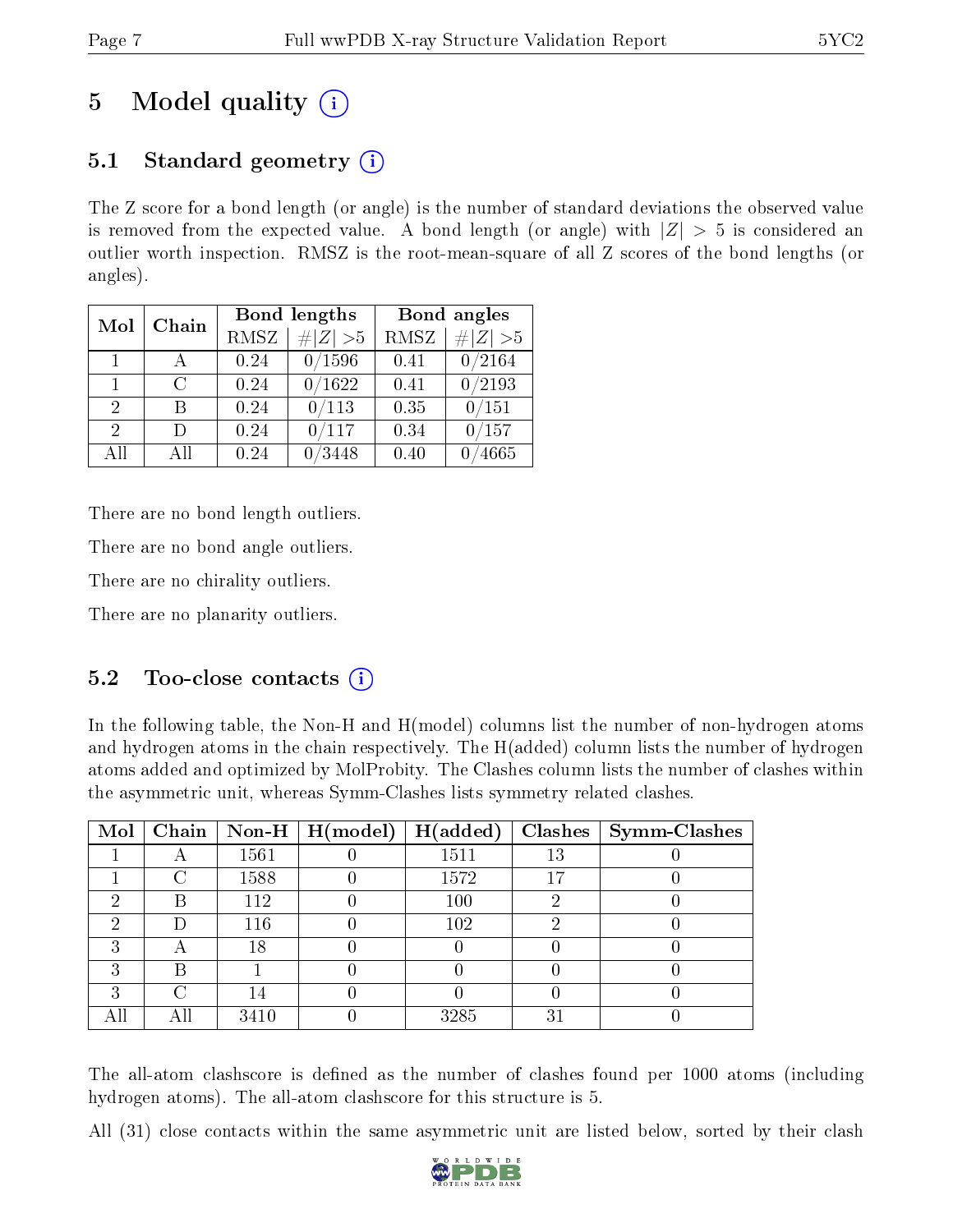magnitude.

| Atom-1               | Atom-2              | Interatomic<br>distance $(\AA)$ | Clash<br>overlap $(A)$ |
|----------------------|---------------------|---------------------------------|------------------------|
| 1:C:114:ASP:N        | 1:C:114:ASP:OD1     | 2.31                            | 0.64                   |
| 2:B:15:VAL:HG23      | 2:B:16:THR:HG23     | 1.79                            | 0.63                   |
| 2:D:15:VAL:H G23     | 2: D: 16: THR: HG23 | $\overline{1.82}$               | 0.61                   |
| 1:C:89:PRO:HG2       | 1:C:127:PRO:HD2     | 1.84                            | 0.60                   |
| 1:A:34:ARG:HB2       | 1:A:62:ALA:HB1      | 1.84                            | 0.59                   |
| 1:A:103:PRO:O        | 1:A:106:ARG:NH1     | 2.31                            | 0.59                   |
| 1: C: 110: ILE: HD13 | 2:D:15:VAL:HG21     | 1.87                            | 0.56                   |
| 1:C:29:LYS:HA        | 1:C:66:PRO:HB2      | 1.87                            | 0.55                   |
| 1:A:173:LEU:HD13     | 1:A:190:ASP:HB3     | 1.90                            | 0.54                   |
| 1:C:55:TYR:HB2       | 1:C:60:ILE:HD11     | 1.91                            | 0.52                   |
| 1:A:11:HIS:HA        | 1:A:28:LYS:HA       | 1.92                            | 0.51                   |
| 1: A:35: ARG: NH1    | 1:C:163:ASP:OD1     | 2.44                            | 0.51                   |
| 1: A: 55: TYR: HB2   | 1: A:60: ILE: HD11  | 1.96                            | 0.48                   |
| 1:C:186:VAL:HB       | 1:C:190:ASP:HB2     | 1.96                            | 0.47                   |
| 1:C:29:LYS:HB3       | 1:C:67:GLU:HG3      | $\overline{1.95}$               | 0.47                   |
| 1:A:165:GLU:O        | 1:A:169:ILE:HG12    | 2.14                            | 0.47                   |
| 1:C:170:ARG:HA       | 1:C:175:PRO:HG3     | 1.98                            | 0.46                   |
| 1:C:54:LEU:HD23      | 1:C:59:ARG:HA       | 1.96                            | 0.46                   |
| 1:A:169:ILE:HG23     | 1:A:173:LEU:HD12    | 1.98                            | 0.45                   |
| 1:C:18:ASP:OD2       | 1:C:44:GLN:NE2      | 2.47                            | 0.45                   |
| 1:A:186:VAL:HB       | 1:A:190:ASP:HB2     | 1.99                            | 0.45                   |
| 1:A:170:ARG:HA       | 1: A:175: PRO:HG3   | 1.99                            | 0.44                   |
| 1:C:81:ARG:NH2       | 1:C:165:GLU:OE2     | 2.50                            | 0.44                   |
| 1:A:146:ALA:N        | 1:A:184:LEU:O       | 2.50                            | 0.43                   |
| 1:C:13:ASN:HA        | 1:C:26:LYS:HA       | 1.99                            | 0.43                   |
| 1:A:11:HIS:CE1       | 1:A:28:LYS:HB3      | 2.53                            | 0.43                   |
| 1:C:13:ASN:N         | 1:C:26:LYS:HA       | $\overline{2.33}$               | 0.42                   |
| 1:C:99:THR:OG1       | 1: C: 100: PRO: HD3 | 2.20                            | 0.41                   |
| 1:C:146:ALA:N        | 1:C:184:LEU:O       | 2.51                            | 0.41                   |
| 1:C:91:TYR:HB3       | 1:C:199:SER:O       | 2.22                            | 0.40                   |
| 1: A: 136: MET: HB3  | 2:B:11:PHE:HE1      | 1.85                            | 0.40                   |

There are no symmetry-related clashes.

# 5.3 Torsion angles (i)

### 5.3.1 Protein backbone (i)

In the following table, the Percentiles column shows the percent Ramachandran outliers of the chain as a percentile score with respect to all X-ray entries followed by that with respect to entries

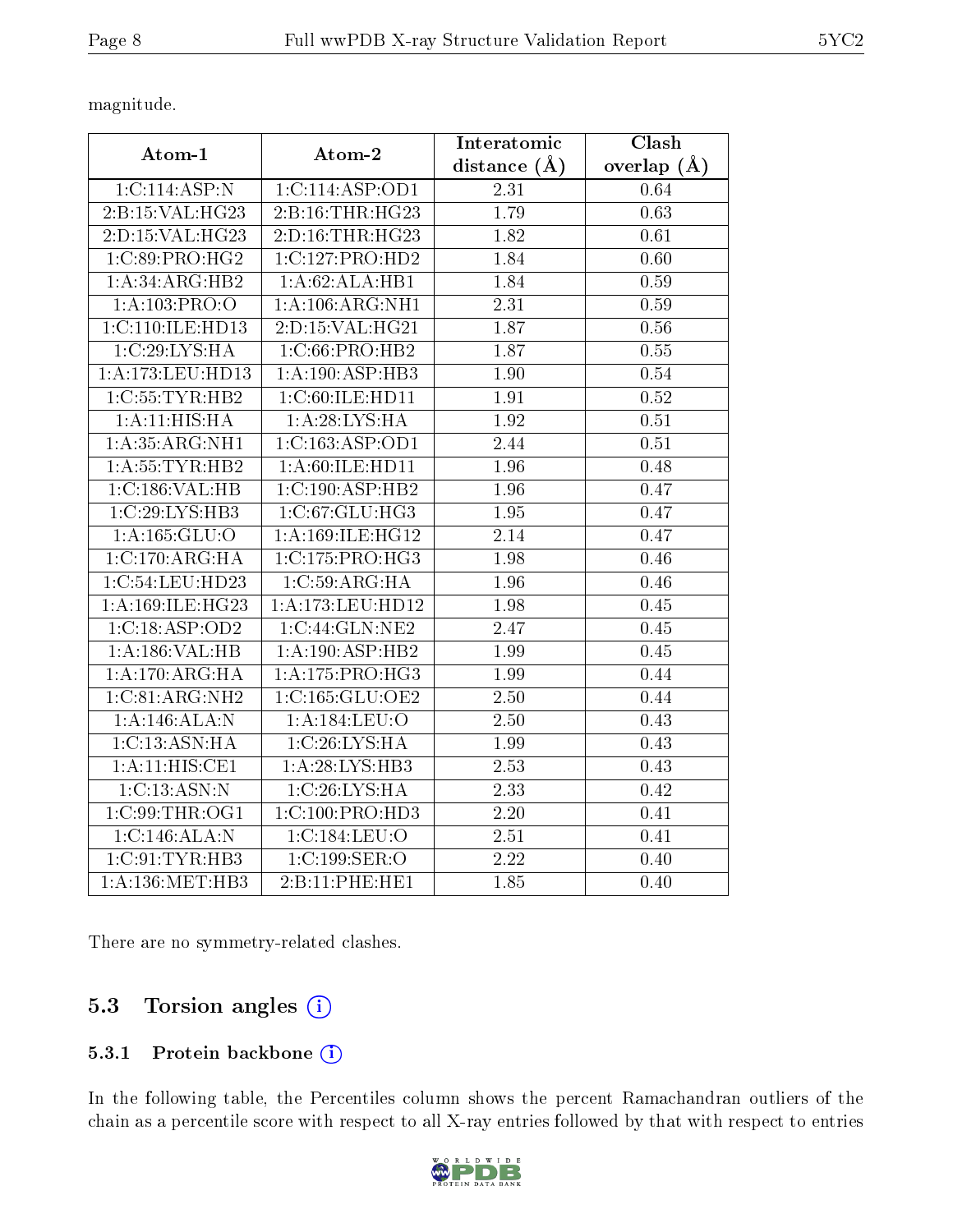of similar resolution.

| Mol            | Chain   | Analysed        | Favoured     | Allowed       | <b>Outliers</b> |      | Percentiles  |
|----------------|---------|-----------------|--------------|---------------|-----------------|------|--------------|
|                | А       | 200/207(97%)    | 198 (99%)    | $2(1\%)$      |                 | 100  | $\sqrt{100}$ |
|                | $\rm C$ | $198/207(96\%)$ | 190 (96%)    | $8(4\%)$      |                 | 10C  | 100          |
| $\overline{2}$ | B       | $12/18$ (67\%)  | $12(100\%)$  | $\theta$      | 0               | -100 | 100          |
| $\overline{2}$ | D       | $13/18$ (72%)   | 13 $(100\%)$ | $\theta$      | 0               | -100 | 100          |
| All            | All     | $423/450(94\%)$ | 413 (98\%)   | $(2\%)$<br>10 |                 | 100  | 100          |

The Analysed column shows the number of residues for which the backbone conformation was analysed, and the total number of residues.

There are no Ramachandran outliers to report.

#### 5.3.2 Protein sidechains (i)

In the following table, the Percentiles column shows the percent sidechain outliers of the chain as a percentile score with respect to all X-ray entries followed by that with respect to entries of similar resolution.

The Analysed column shows the number of residues for which the sidechain conformation was analysed, and the total number of residues.

| Mol                         | Chain        | Analysed         | Rotameric    | Outliers | Percentiles |     |
|-----------------------------|--------------|------------------|--------------|----------|-------------|-----|
|                             | A            | $161/183$ (88%)  | 157 (98%)    | $4(2\%)$ | 47          | 76  |
|                             | $\rm C$      | $173/183$ (94\%) | 165(95%)     | 8(5%)    | 27          | 54  |
| $\mathcal{D}_{\mathcal{L}}$ | B            | $13/16$ (81\%)   | 13 $(100\%)$ |          | 100         | 100 |
| $\mathcal{D}$               | $\mathbf{D}$ | $13/16$ (81\%)   | 13 $(100\%)$ |          | 100         | 100 |
| All                         | All          | $360/398(90\%)$  | 348 (97%)    | 12(3%)   | 38          | 67  |

All (12) residues with a non-rotameric sidechain are listed below:

| Mol | Chain | Res | Type       |
|-----|-------|-----|------------|
| 1   |       | 31  | THR        |
| 1   | А     | 35  | ARG        |
| 1   |       | 73  | <b>ASP</b> |
|     |       | 181 | <b>VAL</b> |
|     | С     | 13  | <b>ASN</b> |
|     | C     | 28  | <b>LYS</b> |
|     | C     | 30  | THR        |
|     |       | 31  | THR.       |

Continued on next page...

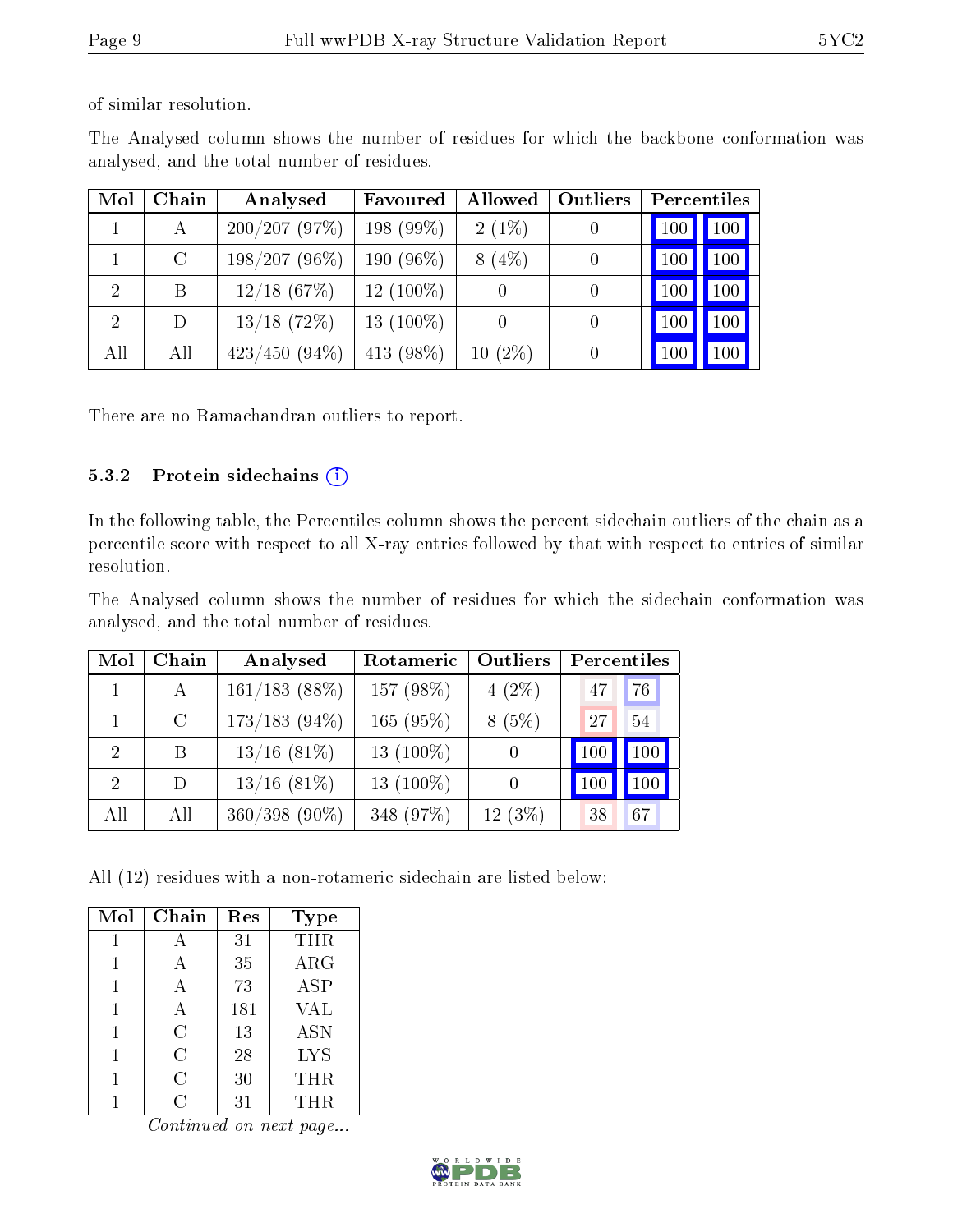Continued from previous page...

| Mol | Chain | Res | Type |
|-----|-------|-----|------|
|     |       | 65  | THR. |
|     |       | 90  | LEU  |
|     |       | 96  | LEU  |
|     |       | 114 | \SP. |

Some sidechains can be flipped to improve hydrogen bonding and reduce clashes. There are no such sidechains identified.

#### 5.3.3 RNA (i)

There are no RNA molecules in this entry.

### 5.4 Non-standard residues in protein, DNA, RNA chains (i)

There are no non-standard protein/DNA/RNA residues in this entry.

#### 5.5 Carbohydrates (i)

There are no carbohydrates in this entry.

### 5.6 Ligand geometry  $(i)$

There are no ligands in this entry.

### 5.7 [O](https://www.wwpdb.org/validation/2017/XrayValidationReportHelp#nonstandard_residues_and_ligands)ther polymers (i)

There are no such residues in this entry.

### 5.8 Polymer linkage issues (i)

There are no chain breaks in this entry.

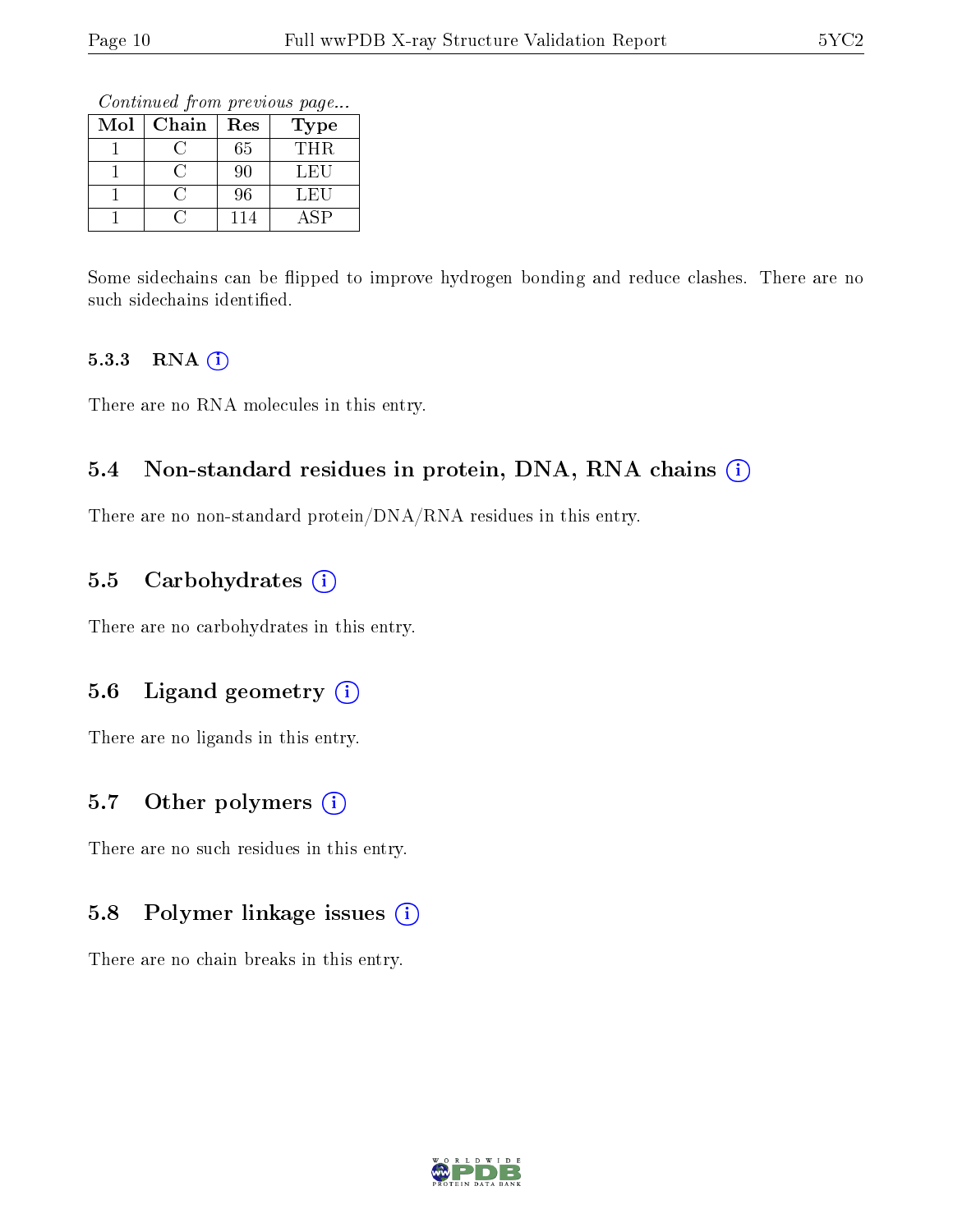# 6 Fit of model and data  $(i)$

# 6.1 Protein, DNA and RNA chains  $(i)$

In the following table, the column labelled  $#RSRZ> 2'$  contains the number (and percentage) of RSRZ outliers, followed by percent RSRZ outliers for the chain as percentile scores relative to all X-ray entries and entries of similar resolution. The OWAB column contains the minimum, median,  $95<sup>th</sup>$  percentile and maximum values of the occupancy-weighted average B-factor per residue. The column labelled ' $Q< 0.9$ ' lists the number of (and percentage) of residues with an average occupancy less than 0.9.

| Mol | Chain         | Analysed        | $<$ RSRZ $>$ | $\rm \#RSRZ{>}2$             | $OWAB(A^2)$     | Q <sub>0.9</sub> |
|-----|---------------|-----------------|--------------|------------------------------|-----------------|------------------|
|     |               | 202/207(97%)    | 0.07         | $1(0\%)$ 91 92               | 30, 47, 79, 96  |                  |
|     | $\mathcal{C}$ | $200/207(96\%)$ | 0.28         | 6 $(3%)$<br>$-50$<br>51      | 30, 54, 87, 114 |                  |
| 2   | B             | $14/18$ (77\%)  | $-0.08$      | $0$ 100 100                  | 41, 54, 65, 71  |                  |
| 2   | D             | $15/18$ (83\%)  | 0.58         | $\parallel$ 100<br>$0$   100 | 46, 56, 65, 72  |                  |
| All | All           | $431/450$ (95%) | 0.18         | $7(1\%)$<br><b>72</b><br>74  | 30, 51, 81, 114 |                  |

All (7) RSRZ outliers are listed below:

| Mol | Chain | Res | <b>Type</b> | <b>RSRZ</b> |
|-----|-------|-----|-------------|-------------|
|     | C     | 93  | <b>ASP</b>  | 3.3         |
|     | C     | 27  | ILE         | 2.5         |
|     | C     | 62  | ALA         | 2.5         |
|     | C     | 130 | <b>LYS</b>  | 2.5         |
|     | C     | 30  | <b>THR</b>  | 2.1         |
|     | C     | 101 | LEU         | 2.1         |
|     |       | 68  | A SP        | 2.0         |

### 6.2 Non-standard residues in protein, DNA, RNA chains  $(i)$

There are no non-standard protein/DNA/RNA residues in this entry.

### 6.3 Carbohydrates  $(i)$

There are no carbohydrates in this entry.

### 6.4 Ligands  $(i)$

There are no ligands in this entry.